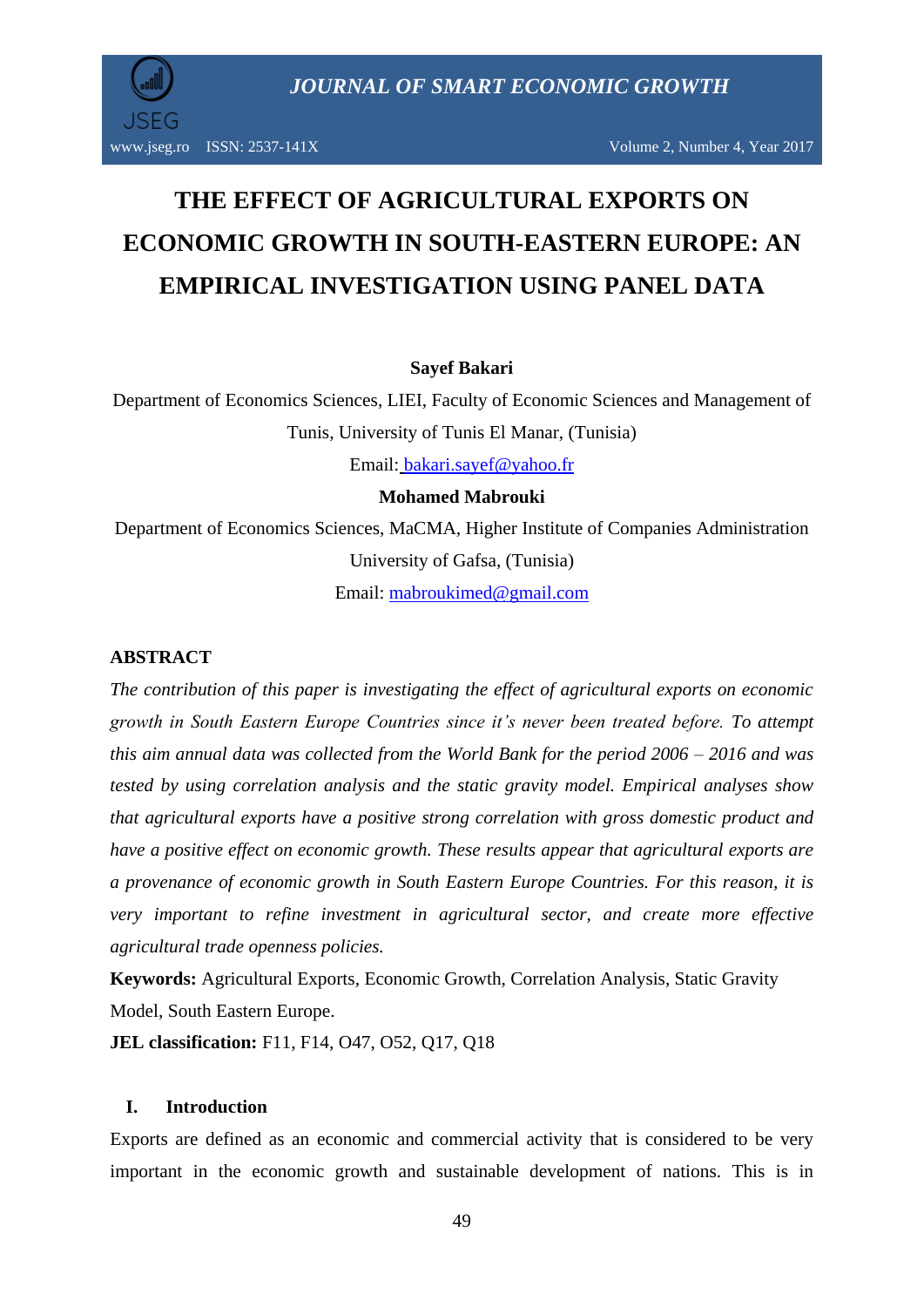# *JOURNAL OF SMART ECONOMIC GROWTH*



www.jseg.ro ISSN: 2537-141X Volume 2, Number 4, Year 2017

particular a crucial means of acquiring currencies, which are from a country the means of economic and financial intervention in the external markets. On the other hand, exports stimulate an economy by valuing the work of one country with others and by ensuring the sustainability of its companies which, in the context of globalization, is strongly linked to their positions in the world market. Also, Exports are seen as an engine for encouraging and stimulating the increase and widening of investments, which in turn leads to an increase in the employment rate and, as a result, the decrease in the number of unemployed and the elimination of Poverty by implementing effective and intelligent strategies and policies supported by a robust administration. In a way of reorganizing ideas and thoughts, the weight of the agricultural sector in the economies-both North and south-has been declining for two centuries.

Today, agriculture accounts for only 23% of GDP in low-income countries, 10% in intermediate countries and 2% in high-income countries. The share of farmers in the labor force is only 30% higher than in low-income countries. The overall movement is general: by transferring their resources (in labor and capital) to the industry and then to the tertiary, a virtuous cycle of growth could be generated. By increasing wealth, but also by ensuring its distribution among individuals, countries have therefore developed. Thus, agriculture was seen as a major element in changing and improving the structuring of economies.

The growth of agricultural trade has helped to provide more and more people with more abundant, higher quality, more varied and less expensive food. This trade is also directly and indirectly a source of well-being and income for millions of people. Many countries derive most of the foreign exchange they need to finance their imports and development; while for others, food security depends largely on the ability to finance food imports. Like any activity involving sellers and buyers, and perhaps more than any other, agricultural trade is a source of conflict of interest and international conflict. In part, this is because agricultural policies are often influenced by lobbying interests rather than just national, international or global considerations. Other factors are the emergence of ever more serious distortions in international agricultural markets, the role of agricultural trade in food security, which gives it a considerable political, socio-economic and strategic dimension, and for a number of years time, differing views about the effects of agricultural trade on environmental problems of transnational or global interest.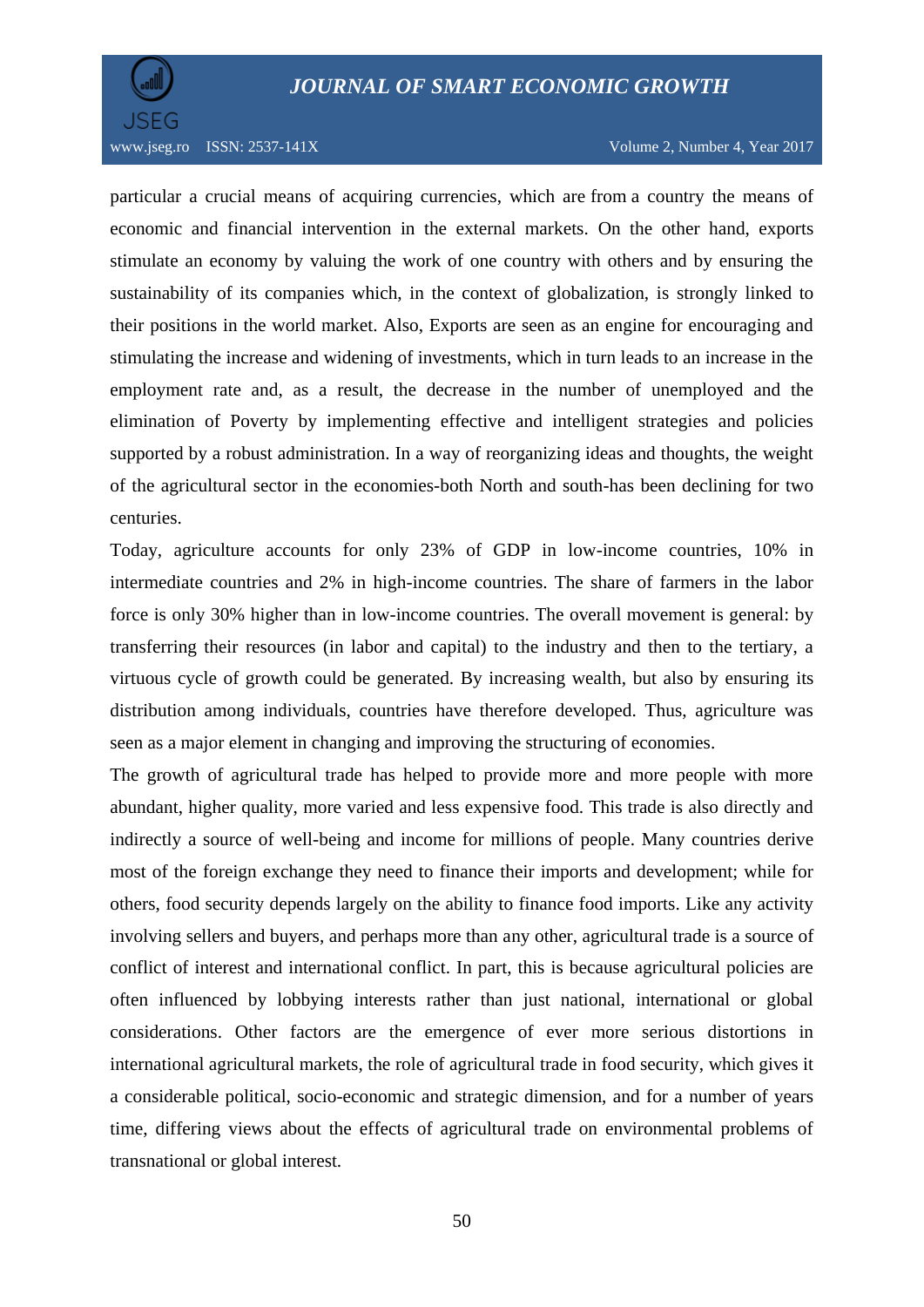# *JOURNAL OF SMART ECONOMIC GROWTH*



In so far as, the matter of novelty of this study, a number of studies have been made to investigate the significance, nature of relationships, and intensity of the impact of agricultural exports for economic growth in South East Europe countries.

Furthermore, such an empirical exercise has never been done in the context of South East Europe Countries. In this paper, we try to bridge these gaps by using function production include many variables and which are estimated by applying the fixed effect model and the random effect model for the period 2006 to 2016.

The rest of the article is organized as follows. Section 2 instituted on a survey of literature. Section 3 elucidates the data characterization and methodological structure. Empirical results and analysis are taken into account in next coming Section 4. Section 5 terminates the study along with recommendations.

### **II. Literature survey**

It is often argued that it is not only the level of expertise that leads to growth, but also the degree of diversification of these exports or the export base. Supporters from this point of view have highlighted the strong impact of diversification on growth. For example, Romer (1990) considered diversification to be a production factor, while Acemoglu and Zilibotti (1997) stated that diversification could increase revenues by allowing for the spread of investment-related risks on a wider portfolio. For this reason, we will discuss this section in two paragraphs. The first paragraph contains studies that describe the relationship between exports and economic growth. On the other hand, the second paragraph includes empirical studies that depict the link among agricultural exports and economic growth.

# **1) The nexus between exports and economic growth**

There are several studies that have shown that increased exports have positive and beneficial effects on economic growth. Among these studies, we can cite the work done by: Michaely, (1977); Balassa, (1978); Tyler, (1981); Savvides, (1995); Asmah, (1998); Edward, (1998); Ram, (1987).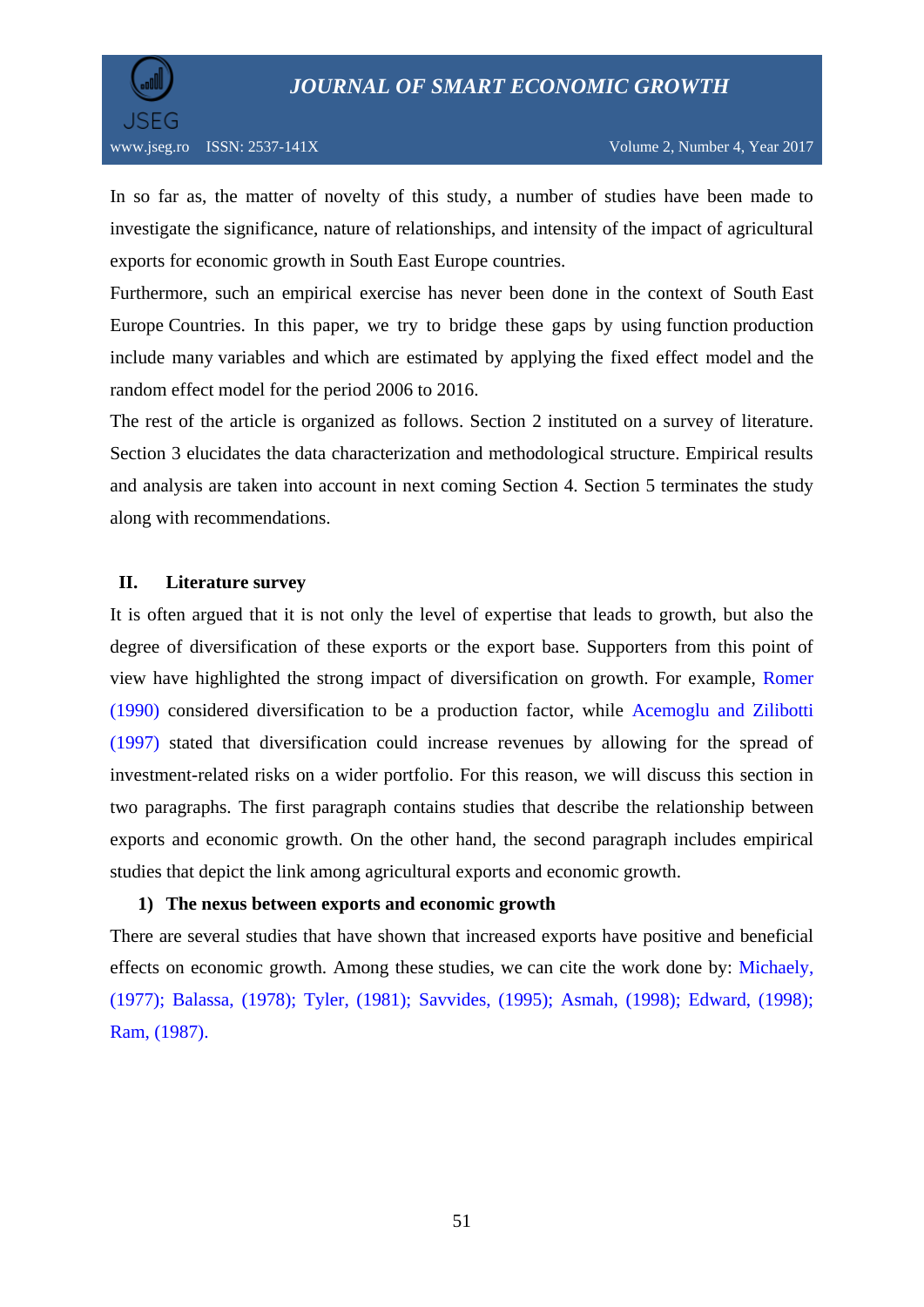www.jseg.ro ISSN: 2537-141X Volume 2, Number 4, Year 2017

| $\overline{\text{No}}$ | <b>Authors</b>             | <b>Countries</b>   | <b>Periods</b> | <b>Empirical analysis</b>      | <b>Results</b>                            |
|------------------------|----------------------------|--------------------|----------------|--------------------------------|-------------------------------------------|
| $\overline{1}$         | Bakari (2017a)             | Gabon              | $1980 - 2015$  | <b>Cointegration Analysis</b>  | $\overline{X}$ => $\overline{Y}$ : LR (-) |
|                        |                            |                    |                | <b>ECM</b>                     | $X \Rightarrow Y : SR$                    |
| $\overline{2}$         | Bakari (2017b)             | Malaysia           | $1960 - 2015$  | <b>Correlation Analysis</b>    | $X \Rightarrow Y$ : LR                    |
|                        |                            |                    |                | <b>Cointegration Analysis</b>  |                                           |
|                        |                            |                    |                | <b>ECM</b>                     |                                           |
| 3                      | Bakari (2017c)             | Sudan              | $1976 - 2015$  | <b>Cointegration Analysis</b>  | $X \# Y : SR$                             |
|                        |                            |                    |                | <b>VECM</b>                    | $X \# Y$ : LR                             |
| 4                      | Bakari and Mabrouki (2017) | Panama             | $1980 - 2015$  | <b>Cointegration Analysis</b>  | $X \Rightarrow Y$                         |
|                        |                            |                    |                | <b>VAR</b>                     |                                           |
|                        |                            |                    |                | <b>Granger Causality Tests</b> |                                           |
| 5                      | Cong and Hiep (2017)       | Vietnam            | $1999 - 2014$  | <b>Cointegration Analysis</b>  | $X \leq Y$ : SR                           |
|                        |                            |                    |                | <b>VECM</b>                    | $X \leq Y$ : LR                           |
| 6                      | Keyo (2017)                | Cote d'Ivoire      | $1965 - 2014$  | <b>ARDL</b>                    | $X \Rightarrow Y : LR$                    |
|                        |                            |                    |                | <b>Granger Causality Tests</b> | $X \Rightarrow Y : SR$                    |
| $\overline{7}$         | Goh and al (2017)          | 10 Asian Economies | $1970 - 2012$  | <b>ARDL</b>                    | $X \# Y$                                  |
| 8                      | <b>Nguyen</b> (2017)       | Vietnam            | $1986 - 2015$  | <b>ARDL</b>                    | $X \Rightarrow Y: LR(-)$                  |
|                        |                            |                    |                |                                | $X \# Y : SR$                             |
| 9                      | Pacific (2017)             | Cameroon           | $1996 - 2014$  | <b>Cointegration Analysis</b>  | $X \# Y$                                  |
|                        |                            |                    |                | <b>VAR</b>                     | $X \Rightarrow Y : SR$                    |
|                        |                            |                    |                | <b>Granger Causality Tests</b> |                                           |
| 10                     | Sunde (2017)               | South Africa       | $1990 - 2014$  | <b>Cointegration Analysis</b>  | $X \Rightarrow Y$ : LR                    |
|                        |                            |                    |                | <b>ARDL</b>                    | $X \leq Y$ : SR                           |
|                        |                            |                    |                | <b>VECM</b>                    |                                           |

### **Table 1: Studies related to the relationship between exports and economic growth**

Note: X means Exports, Y means Economic Growth, LR means Long Run, SR means Short Run and (-) means Negative Effect.

Granger Causality Tests

#### **2) The nexus between agricultural exports and economic growth**

It is very impressive that the contribution of exports in the agricultural sector for economic growth has been neglected in the literature and its role in the development process. Various economies like Johnston and Mellor (1961); Levin and Raut (1997); Ekanayake (1999), Karp and Perloff (2002); Ardeni and Freebairn (2002); Schiff and Valdes (2002); Lopez (2002)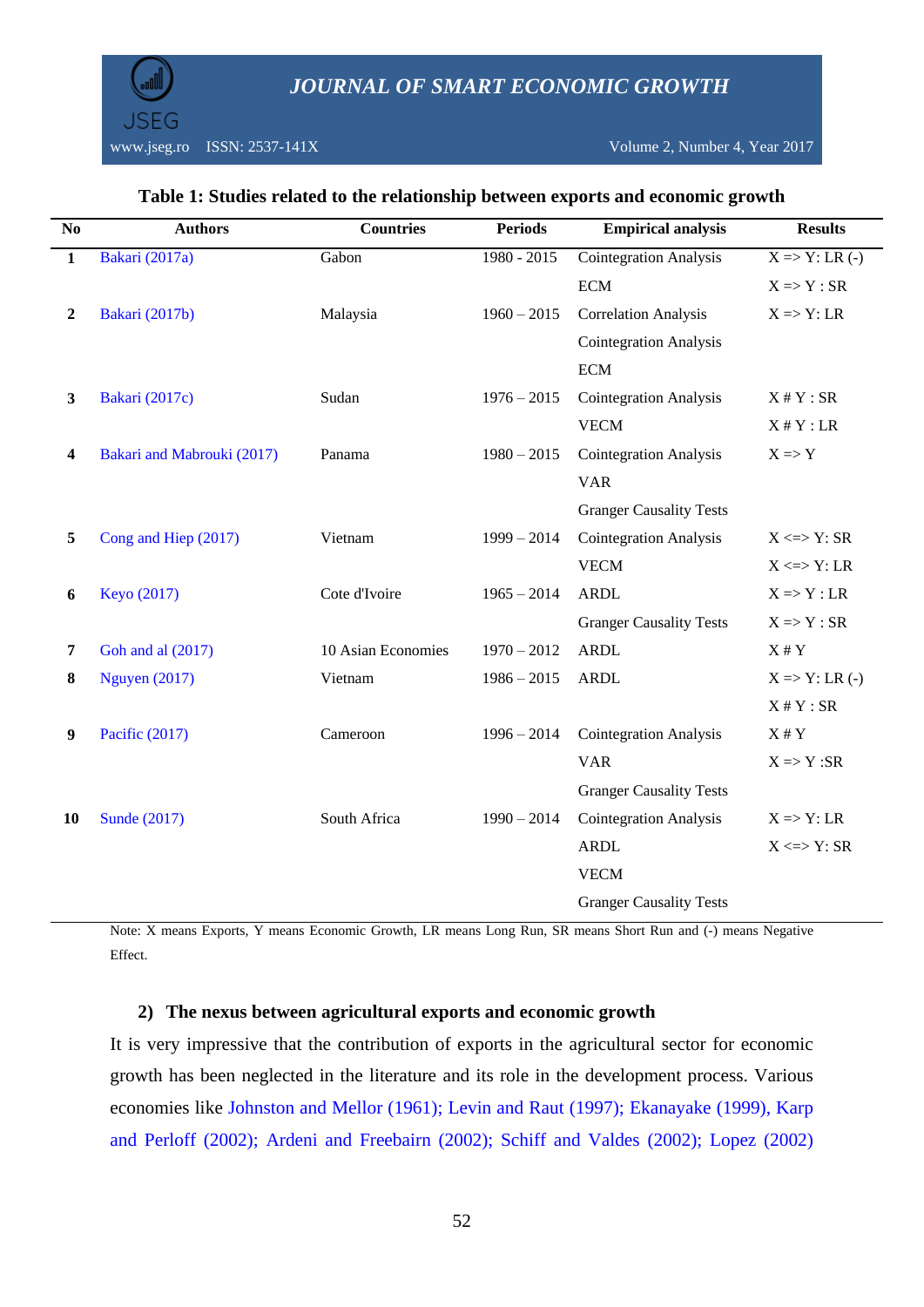

agrees that the boost in exports in the agricultural sector plays a pivotal role in economic growth.

# **Table 2: Studies related to the relationship between agricultural exports and economic**

| $\bf No$     | <b>Authors</b>                  | <b>Countries</b>            | <b>Periods</b> | <b>Empirical analysis</b>     | <b>Results</b>         |
|--------------|---------------------------------|-----------------------------|----------------|-------------------------------|------------------------|
| $\mathbf{1}$ | Sanjuán-López and Dawson (2010) | 42 Developing               | 1970 - 2004    | <b>Cointegration Analysis</b> | $AX \Rightarrow Y$     |
|              |                                 | Countries                   |                | <b>FMOLS</b>                  |                        |
| 2            | Forgha and Aquilas (2015)       | Cameroon                    | 1980 - 2014    | <b>Cointegration Analysis</b> | AX # Y: SR             |
|              |                                 |                             |                | <b>VECM</b>                   | $AX \Rightarrow Y: LR$ |
|              |                                 |                             |                | <b>Granger Causality</b>      |                        |
|              |                                 |                             |                | <b>Tests</b>                  |                        |
| 3            | Alam and Myovella (2016)        | Tanzanian                   | 1980 - 2010    | <b>Cointegration Analysis</b> | $AX \Rightarrow Y$     |
|              |                                 |                             |                | <b>Granger Causality</b>      |                        |
|              |                                 |                             |                | <b>Tests</b>                  |                        |
| 4            | Edeme et al (2016)              | <b>ECOWAS</b> Countries     | 1980 - 2013    | Fixed Effect Model            | $AX \Rightarrow Y$     |
|              |                                 |                             |                | Random Effect Model           |                        |
| 5            | Mehrara and Baghbanpour (2016)  | 34 Developing               | 1970 - 2014    | <b>Fixed Effect Model</b>     | $AX$ # $Y$             |
|              |                                 | Countries                   |                | Random Effect Model           |                        |
|              |                                 |                             |                | Hausman Test                  |                        |
| 6            | Oluwatoyese et al (2016)        | Nigeria                     | 1981 - 2014    | <b>Cointegration Analysis</b> | $AX \Rightarrow Y: LR$ |
|              |                                 |                             |                | <b>VECM</b>                   | AX # Y: SR             |
|              |                                 |                             |                | <b>Granger Causality</b>      |                        |
|              |                                 |                             |                | <b>Tests</b>                  |                        |
| 7            | <b>Bakari</b> (2017d)           | Tunisia                     | 1970 - 2015    | <b>Cointegration Analysis</b> | $AX \Rightarrow Y: LR$ |
|              |                                 |                             |                | <b>VECM</b>                   | $AX \Rightarrow Y: SR$ |
| 8            | Kalaitzi and Cleeve (2017)      | <b>United Arab Emirates</b> | 1981 - 2012    | <b>Cointegration Analysis</b> | AX # Y: SR,            |
|              |                                 |                             |                |                               | $\rm LR$               |
|              |                                 |                             |                | <b>VECM</b>                   |                        |
|              |                                 |                             |                | <b>Granger Causality</b>      |                        |
|              |                                 |                             |                | <b>Tests</b>                  |                        |
| 9            | Mahmood and Munir (2017)        | Pakistan                    | 1970 - 2014    | <b>Cointegration Analysis</b> | $AX \leftarrow Y$      |
|              |                                 |                             |                | <b>Granger Causality</b>      |                        |
|              |                                 |                             |                | <b>Tests</b>                  |                        |
| 10           | Matandare (2017)                | Zimbabwe                    | 1980 - 2016    | <b>OLS</b>                    | $AX \Rightarrow Y$     |

**growth**

Note: Y means Economic Growth, AX means Agricultural Exports, LR means Long Run, SR means Short Run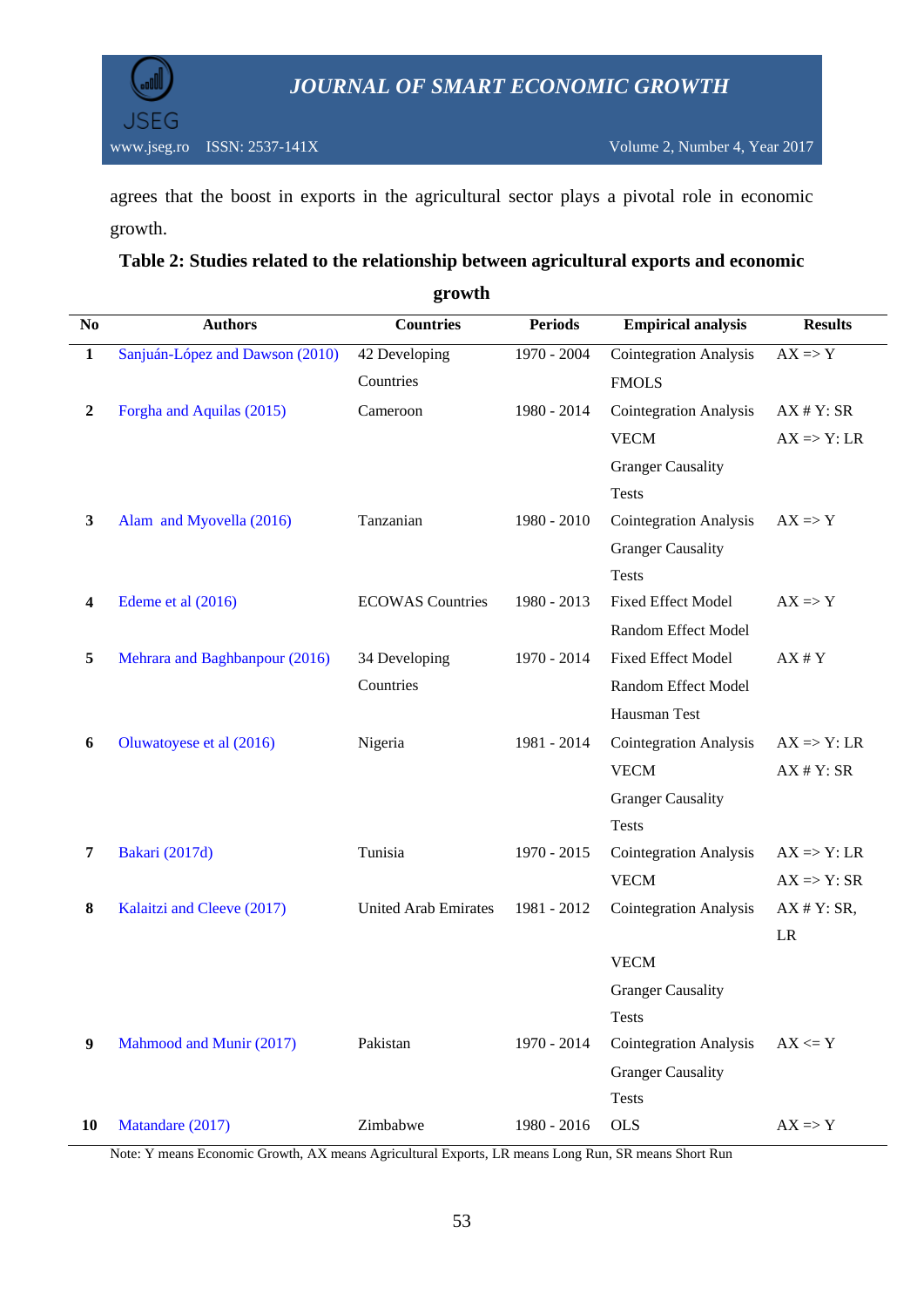

### **III. Data, methodology and model specification**

### **1) Data description**

The selected countries respect the ranking and analysis of the World Bank. The sample includes the countries of Southeastern EUROPE depending on the availability of data. In total, our sample comprises 7 countries (Albania, Bosnia, Bulgaria, Croatia, Greece, Macedonia and Romania), and the estimation period is from 2006 to 2016.

# **2) Variables and sources of data**

To study the impact of agricultural exports for economic growth, we will apply a linear estimation of panel data that has 7 variables whose reason to clarify and properly determine this effect. The following table defines the variables and the data source of each variable:

| N <sub>0</sub> | <b>Variable</b> | <b>Description</b>                            | <b>Source</b>  |
|----------------|-----------------|-----------------------------------------------|----------------|
|                | Y               | Gross domestic product (constant US\$)        | The World Bank |
| $\overline{2}$ | K               | Gross fixed capital formation (constant US\$) | The World Bank |
| 3              | L               | Labor                                         | The World Bank |
| 4              | AX              | Agricultural Exports (Constant US\$)          | The World Bank |
| 5              | OX              | Other Exports (Constant US\$)                 | The World Bank |
| 6              | M               | Imports (Constant US\$)                       | The world Bank |
| 7              | FCE             | Final consumption expenditure (constant US\$) | The World Bank |
|                |                 |                                               |                |

#### **Table 3: Description of variables**

### **3) Model specification and empirical methodology**

To determine the direct impact of agricultural exports for economic growth in our case, we will apply an estimate based on a production function that describes the situation of countries characterized by an open economy includes exports and imports, adding the variable Final consumption expenditure. The basic model is written as follows:

# $Y = F[(K, L) : X, M, FCE]$  (1)

The augmented production function including all these variables is expressed as:

# $Y_{it} = A K^{\beta_1} L^{\beta_2} M^{\beta_3} X^{\beta_4} FCE^{\beta_5}$  (2)

In equation (2): A show the level of technology utilized in the country which is assumed to be constant. The returns to scale are associated with capital (K), labor (L), import (M), export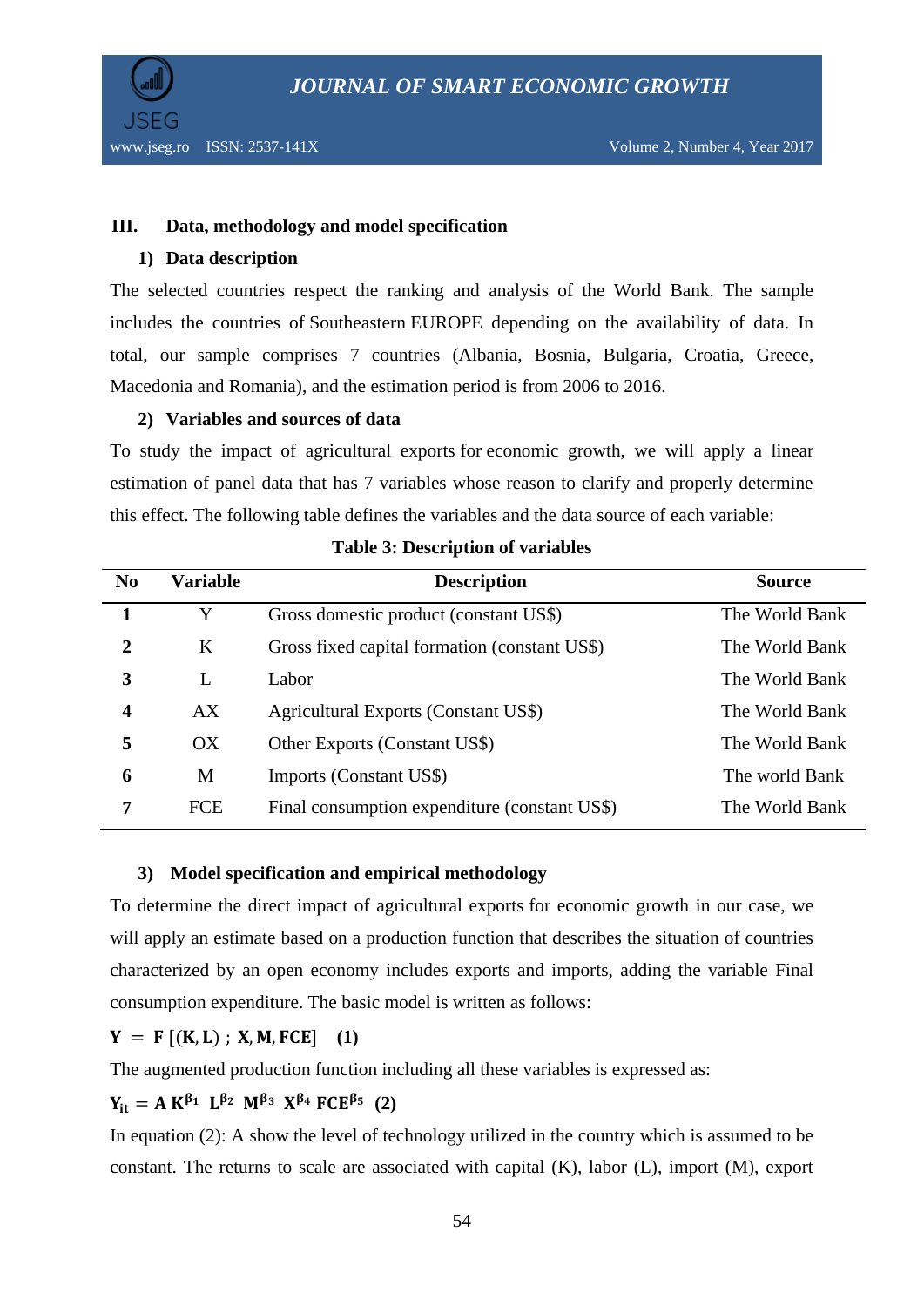

(X) and final consumption expenditure (FCE), which are shown by  $\beta_1$ ,  $\beta_2$ ,  $\beta_3$ ,  $\beta_4$  and  $\beta_5$ respectively.

All the variables are turned into logarithms in rhymester to invent linear the nonlinear form of Cobb-Douglas production. The Cobb-Douglas production function is given in the linear functional form as follows:

 $Log(Y_{it}) = Log(A) + \beta_1 Log(K_{it}) + \beta_2 Log(L_{it}) + \beta_3 Log(M_{it}) + \beta_4 Log(X_{it}) + \beta_5 Log(FCE_{it}) + \varepsilon_{it}$  (3) By keeping technology constant, the linear model can be written as follows:

 $Log(Y_{it}) = \beta_0 + \beta_1 Log(K_{it}) + \beta_2 Log(L_{it}) + \beta_3 Log(M_{it}) + \beta_4 Log(X_{it}) + \beta_5 Log(FCE_{it}) + \varepsilon_{it}$  (4) As we note that we will focus on Agricultural exports. In this case we will be separating exports  $(X)$  in two strips; the first strip symbolizes exports in the agricultural sector  $(AX)$  and the second strip symbolizes the residual part of the export in the other sectors (OX).

# $X = AX + OX(5)$

Equation (5) presents our export division  $(X)$  of which  $(AX)$  presents the Agricultural export and  $(OX)$  presents the export in the other sector. In equation  $(6)$ ,  $(AX)$  and  $(OX)$  are transmitted into logarithms in order to transfer out linear the nonlinear form of Cobb–Douglas production.

# $Log(X) = Log(AX) + Log(0X)$  (6)

When we merge equation 4 and 6, we obtain the following equation which presents our final model for our estimation.

 $Log(Y_{it}) = \beta_0 + \beta_1 Log(K_{it}) + \beta_2 Log(L_{it}) + \beta_3 Log(M_{it}) + \beta_4 Log(AX_{it}) + \beta_5 Log(OX_{it}) + \beta_6 Log(FCE_{it}) + \varepsilon_{it}$ (7) In equation (7):  $Y$ , K, L, M, AX, OX and FCE present respectively economic growth, capital, import, agricultural export, other export and Final consumption expenditure. The returns to scale are associated with citrus export, other export and import which are shown by  $\beta_1$ ,  $\beta_2$ ,  $\beta_3$ ,  $\beta_4$ ,  $\beta_5$  and  $\beta_6$  respectively.

In panel data, there are several ways to model individual heterogeneity, including using the fixed effects model and the random effects model. The estimation of the first can be done by MCO on a model corresponding to the divisions to the individual means. For the second, the MCO estimator is not efficient, whereas the MCG estimator is good. To choose between the two models, we will use the Hausman test, which is a test for the lack of correlation of specific effects and regresses.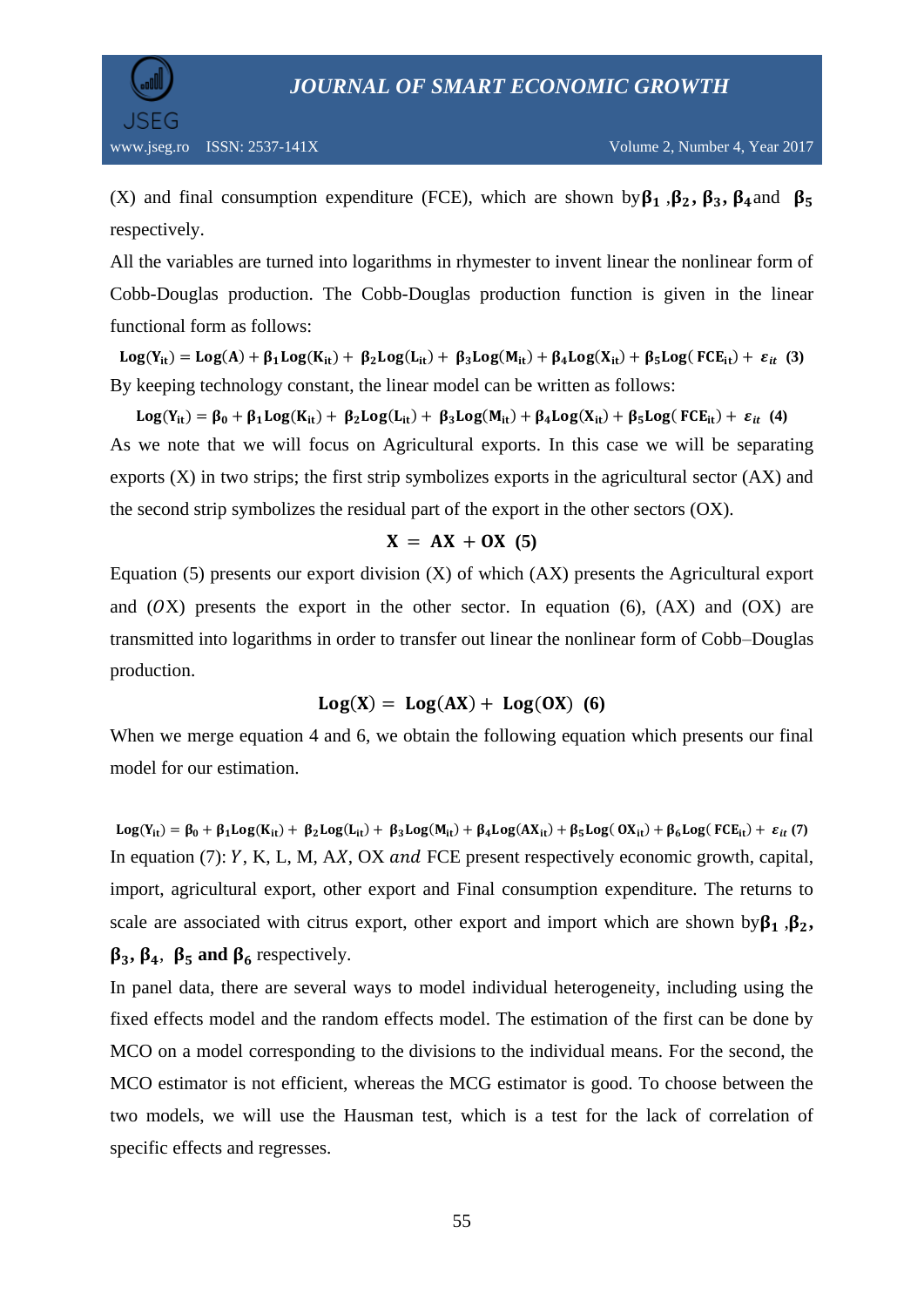

### **IV. Empirical Analysis**

### **1) Descriptive statistics**

Before the showing of empirical results and interpretations analysis, there are some pre tests of data which are generally considered very necessary. For this reason, the descriptive statistics table is one of the pre testing of data implement which furnishes the some prerequisites or information concerning the appropriateness of compressed variables. Table 4 contemplates the descriptive statistics of massed variables. According to Table 1 statistics mean and standard deviation of Y is 6.32E+10, 9.31E+10, respectively, with approximately 0.00% probability of refusal. All these statistics are exhibiting that Y is a considerable variable. In addition, the standard deviation of variables ponders the variation and volatility in statistics during the investigation period. Y is screening the highest volatility, which9.31E+10 and 8.55E+10 variations in FCE also perceivable during study time. Skewness individually evaluates deviation from symmetry, in other words, it gauges the potency of an outlier. All given variables are positively skewed. As far as the matter of catharsis it scales the peakedness or flatness of targeted variables relative to the normal distribution. Overall skewness and kurtosis coefficients proclaim the variables are following the normal distribution.

|                     | Y            | K            | L        | M            | <b>AX</b>    | OX           | <b>FCE</b> |
|---------------------|--------------|--------------|----------|--------------|--------------|--------------|------------|
| <b>Mean</b>         | $6.32E+10$   | $1.22E+10$   | 3332871  | $3.46E+10$   | $3.92E + 09$ | $2.46E+10$   | $7.41E+10$ |
| <b>Median</b>       | $1.73E+10$   | $3.39E + 09$ | 1893632  | $2.41E+10$   | $2.55E+09$   | $2.04E+10$   | $4.20E+10$ |
| <b>Maximum</b>      | $3.32E+11$   | $8.16E+10$   | 9735588  | $1.20E + 11$ | $1.68E+10$   | $8.06E+10$   | $2.94E+11$ |
| <b>Minimum</b>      | $8.13E + 09$ | $1.34E + 09$ | 893453   | $4.02E + 09$ | $1.10E + 08$ | $1.71E + 09$ | $7.83E+09$ |
| Std. Dev.           | $9.31E+10$   | $1.74E+10$   | 2788223  | $3.29E+10$   | $4.67E + 09$ | $2.29E+10$   | $8.55E+10$ |
| <b>Skewness</b>     | 1.954414     | 2.557154     | 1.238981 | 0.956602     | 1.365636     | 0.738531     | 1.348055   |
| <b>Kurtosis</b>     | 5.298668     | 9.179049     | 3.240403 | 2.626560     | 3.686651     | 2.203828     | 3.503092   |
| Jarque-Bera         | 65.97234     | 206.4139     | 19.88554 | 12.19104     | 25.44636     | 9.033384     | 24.13344   |
| <b>Probability</b>  | 0.000000     | 0.000000     | 0.000048 | 0.002253     | 0.000003     | 0.010925     | 0.000006   |
| <b>Observations</b> | 77           | 77           | 77       | 77           | 77           | 77           | 77         |

**Table 4: Descriptive statistics individual sample**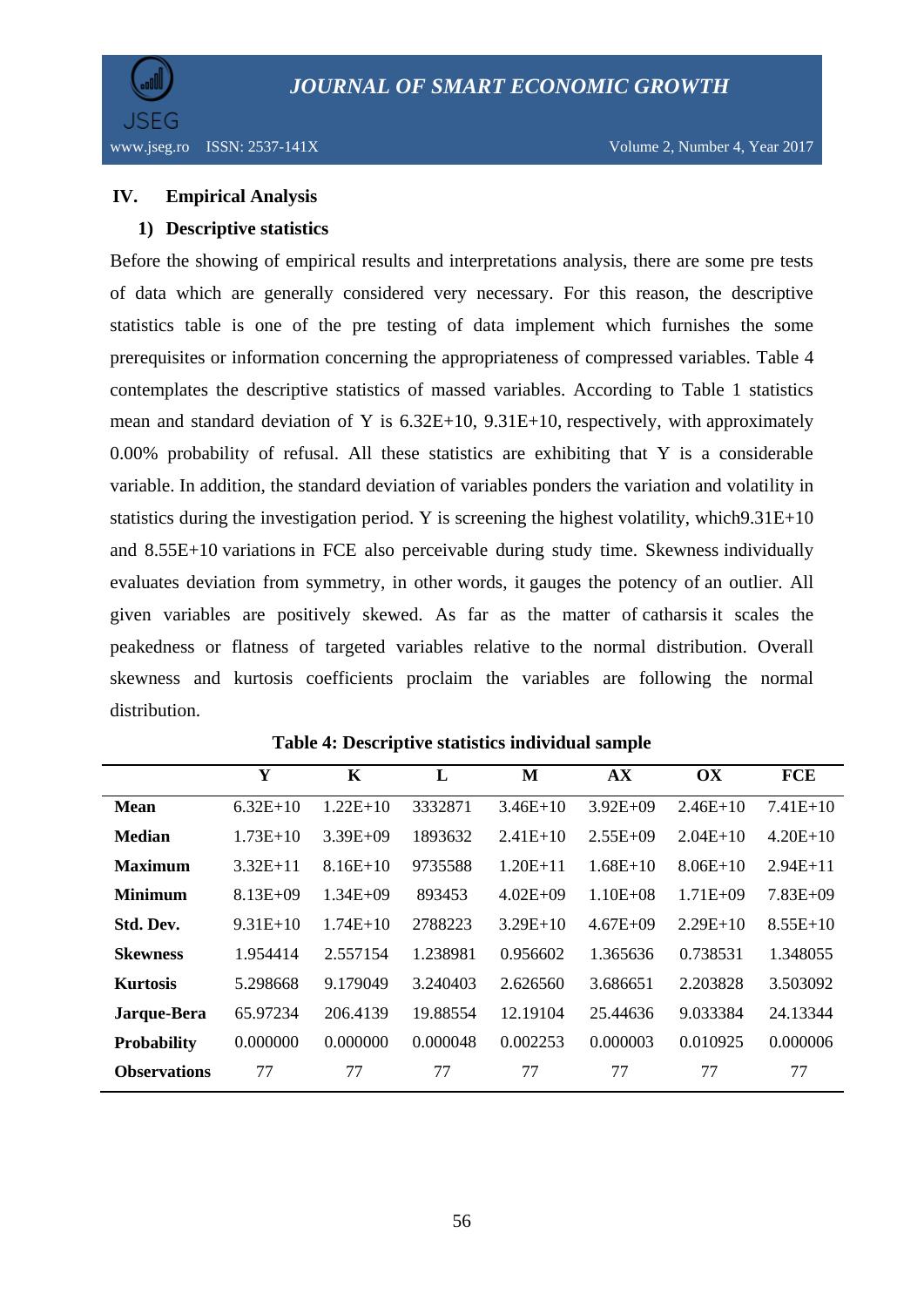

### **2) Correlation analysis**

The correlation coefficient (r) is primarily applied to differentiate a positive or a negative linear relationship. This is a proportional measure. The nearer it is to 1 (in absolute value), the stronger the relationship.  $r = 0$  Indicates the absence of correlation; it is equivalent to an independent test if and only if the torque  $(X, Y)$  follows a normal bivariate law.

$$
r = \frac{N \sum XY - (\sum X)(\sum Y)}{\sqrt{[N \sum X^2 - (\sum X)^2][N \sum Y^2 - (\sum Y)^2]}} \tag{8}
$$

Where:  $N =$  Number of pairs of scores ;  $\sum XY =$  Sum of the products of paired scores ;  $\sum X$  = Sum of X scores;  $\sum Y$  = Sum of Y scores;  $\sum X^2$  = Sum of squared X scores;  $\sum Y^2$  = Sum of squared Y scores.

|             | Y    | K    | L    | M    | AX   | OX   | <b>FCE</b> |
|-------------|------|------|------|------|------|------|------------|
| Y           |      | 0.94 | 0.20 | 0.70 | 0.88 | 0.56 | 0.84       |
| $\mathbf K$ | 0.94 |      | 0.18 | 0.68 | 0.80 | 0.50 | 0.79       |
| L           | 0.20 | 0.18 | 1    | 0.81 | 0.53 | 0.87 | 0.67       |
| M           | 0.70 | 0.68 | 0.81 |      | 0.89 | 0.96 | 0.95       |
| AX          | 0.88 | 0.80 | 0.53 | 0.89 |      | 0.84 | 0.93       |
| OX          | 0.56 | 0.50 | 0.87 | 0.96 | 0.84 | 1    | 0.87       |
| <b>FCE</b>  | 0.84 | 0.79 | 0.67 | 0.95 | 0.93 | 0.87 |            |
|             |      |      |      |      |      |      |            |

**Table 5: Test of Correlation**

Table 5 shows that all variables included in our empirical analysis are positively correlated, of which an increase in each variable increases the other variable. In addition, the table shows that there is a strong correlation between agricultural exports and economic growth  $(R = 0.88$ : more Porch 1). On the other hand, other exports and the labor force are characterized by a low correlation relationship with economic growth respectively  $(R = 0.56$  and  $r = 0.20$ ). Otherwise, the correlation analysis shows that agricultural exports are more correlated with economic growth than other exports, which shows their effectiveness and their strong impact on economic growth. Finally, it may be noted that the other variables (K, M, and FCE) are characterized by a strong correlation with economic growth.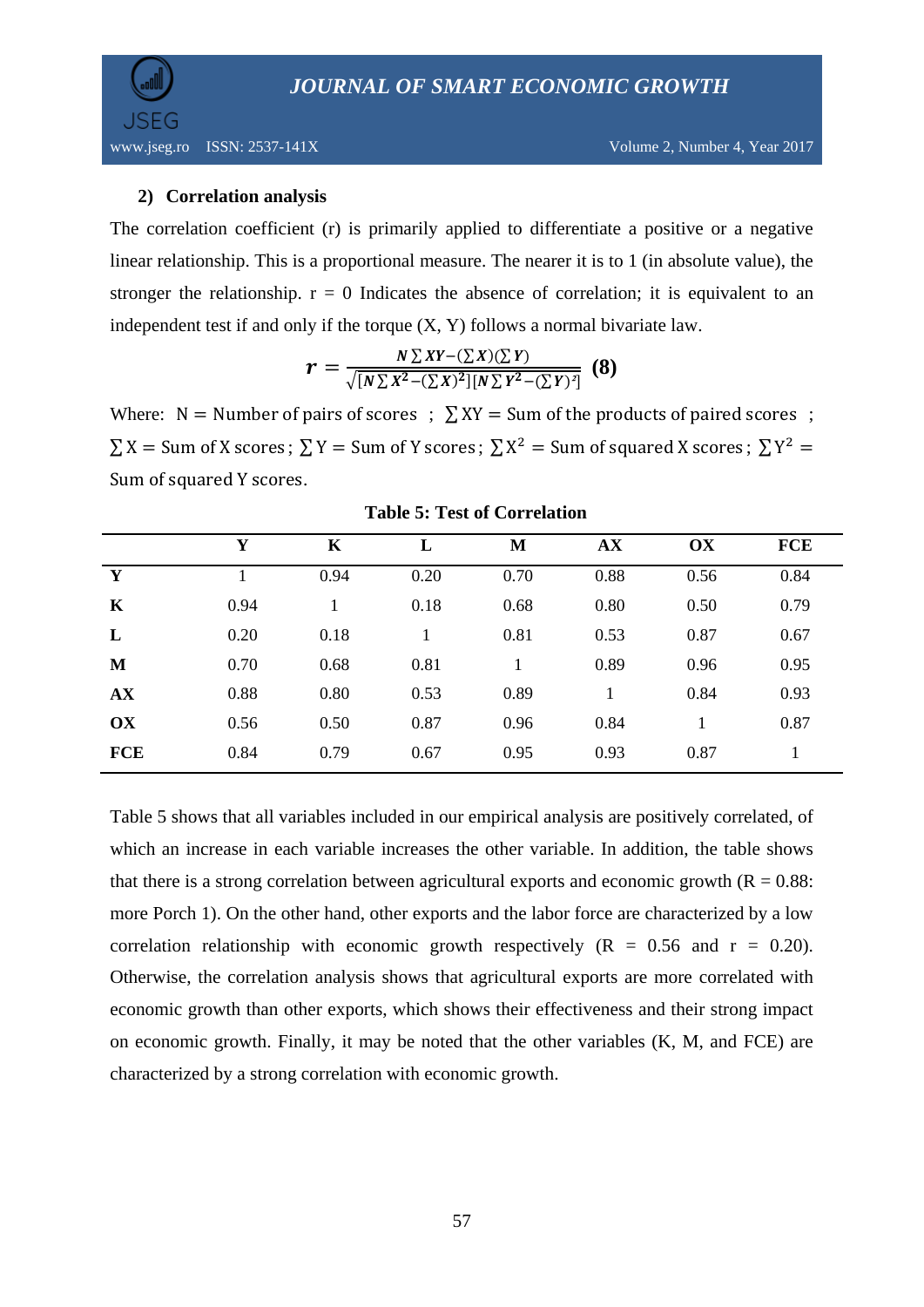

# **3) Model estimation**

As we stated in the previous section, we estimate goes through three steps. First, we have to make fixed effect model estimation, then we estimate the random effects model and finally we apply the Hausman test to choose the most suitable model.

### **a- Fixed Effect Model**

| Dependent Variable: LOG(Y)                                         |                                                                                              |          |             |          |  |  |  |
|--------------------------------------------------------------------|----------------------------------------------------------------------------------------------|----------|-------------|----------|--|--|--|
| <b>Method: Panel Least Squares: Fixed Effect</b>                   |                                                                                              |          |             |          |  |  |  |
| <b>Variable</b><br><b>Std. Error</b><br>Coefficient<br>t-Statistic |                                                                                              |          |             |          |  |  |  |
| $\mathbf C$                                                        | 1.521621                                                                                     | 1.223603 | 1.243557    | 0.2182   |  |  |  |
| LOG(K)                                                             | 0.152608                                                                                     | 0.017012 | 8.970825    | 0.0000   |  |  |  |
| LOG(L)                                                             | 0.167176                                                                                     | 0.077061 | 2.169384    | 0.0338   |  |  |  |
| LOG(M)                                                             | $-0.096421$                                                                                  | 0.039284 | $-2.454474$ | 0.0168   |  |  |  |
| LOG(AX)                                                            | 0.036490                                                                                     | 0.008237 | 4.429891    | 0.0000   |  |  |  |
| LOG(OX)                                                            | 0.153884                                                                                     | 0.025481 | 6.039195    | 0.0000   |  |  |  |
| LOG(FCE)                                                           | 0.598741                                                                                     | 0.047017 | 12.73451    | 0.0000   |  |  |  |
| F-statistic                                                        | 40563.65<br>R-squared<br><i><b>0.000000</b></i><br>Durbin-Watson stat<br>$Prob(F-statistic)$ |          |             | 0.999869 |  |  |  |
|                                                                    |                                                                                              |          | 1.247364    |          |  |  |  |

# **Table 6: Estimation of Fixed Effect Model**

Table 6 shows that all explanatory variables are significant because they have probabilities of less than 5%.

Otherwise the results of the fixed-effect model estimate suggest that all variables have a positive effect on economic growth, except imports have a negative effect on economic growth as they include a Negative coefficient (-0.096421).

The results of the estimation of this model are satisfied because the diagnostic tests indicate that the coefficient of determination  $R<sup>2</sup>$  is greater than 60% with a value of 99.98% and that the probability of statistic of Fisher is less than 5% because it is equal to 0.00%.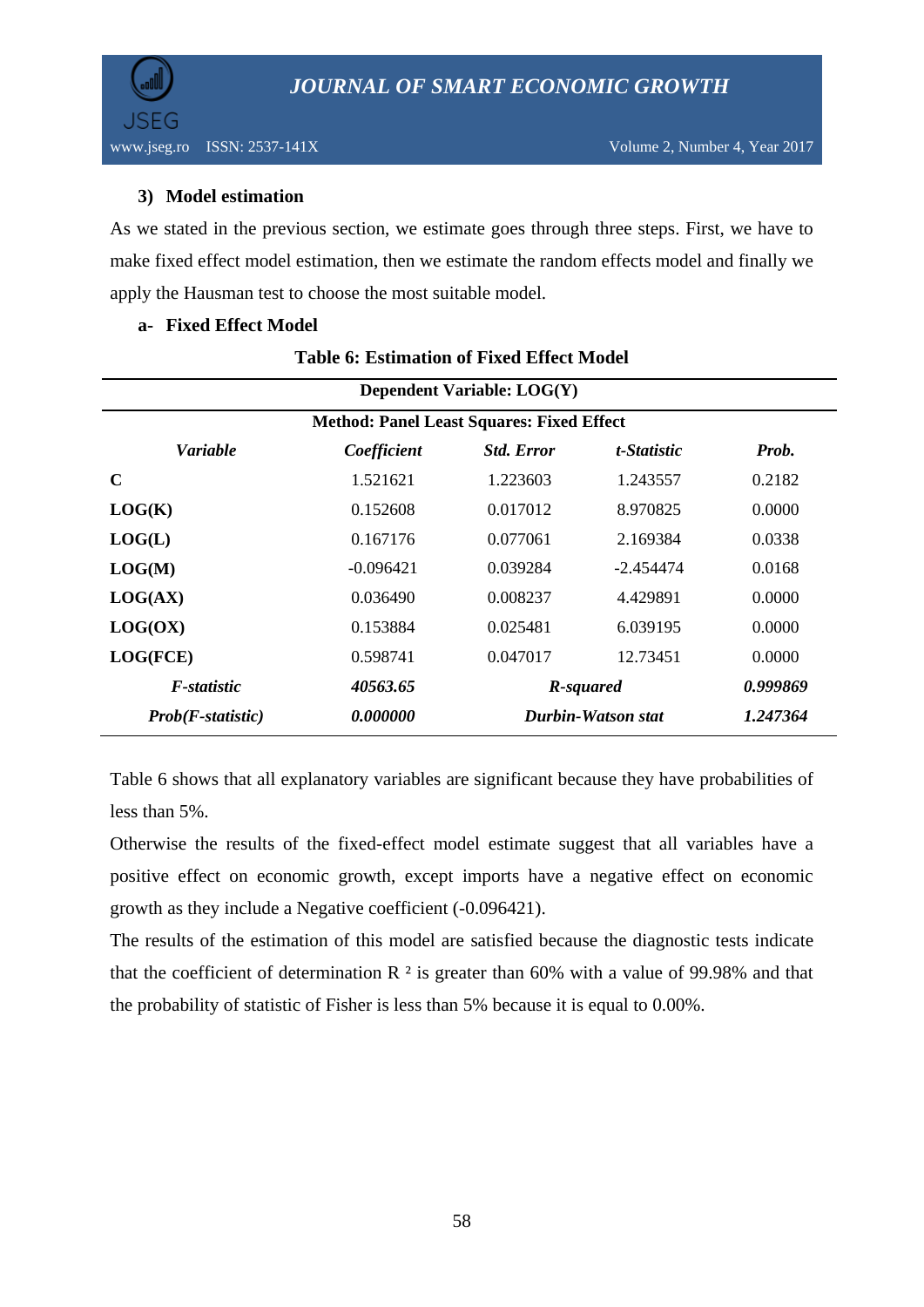

www.jseg.ro ISSN: 2537-141X Volume 2, Number 4, Year 2017

### **Random Effect Model**

| <b>Table 7: Estimation of Random Effect Model</b>                           |                            |          |                    |        |  |  |  |  |
|-----------------------------------------------------------------------------|----------------------------|----------|--------------------|--------|--|--|--|--|
|                                                                             | Dependent Variable: LOG(Y) |          |                    |        |  |  |  |  |
| Method: Panel EGLS (Cross-section random effects)                           |                            |          |                    |        |  |  |  |  |
| <b>Variable</b><br>Coefficient<br><b>Std. Error</b><br>t-Statistic<br>Prob. |                            |          |                    |        |  |  |  |  |
| $\mathbf C$                                                                 | 3.145975                   | 0.074062 | 42.47766           | 0.0000 |  |  |  |  |
| LOG(K)                                                                      | 0.893562                   | 0.003200 | 279.2280           | 0.0000 |  |  |  |  |
| LOG(L)                                                                      | $-0.262493$                | 0.010435 | $-25.15432$        | 0.0000 |  |  |  |  |
| LOG(M)                                                                      | $-0.718373$                | 0.022391 | $-32.08313$        | 0.0000 |  |  |  |  |
| LOG(AX)                                                                     | 0.128993                   | 0.004566 | 28.25132           | 0.0000 |  |  |  |  |
| LOG(OX)                                                                     | 0.105963                   | 0.011970 | 8.852415           | 0.0000 |  |  |  |  |
| LOG(FCE)                                                                    | 0.677517                   | 0.009047 | 74.89255           | 0.0000 |  |  |  |  |
| 0.977039<br>F-statistic<br>496.4521<br>R-squared                            |                            |          |                    |        |  |  |  |  |
| <i>Prob(F-statistic)</i>                                                    | 0.000000                   |          | Durbin-Watson stat |        |  |  |  |  |

Similarly, the results of the estimation of the random effect model are almost identical to the estimation of the fixed-effect model. All the explanatory variables are significant. Diagnostic tests indicate that the results of our estimate are acceptable because the R ² coefficient of determination is greater than 60% with to a value of 97.70% and Fisher's statistic probability is less than 5% because it is equal to 0.00%.

All explanatory variables have a positive effect on economic growth except imports and the labor force have a negative effect on economic growth because they have negative coefficients respectively (- 0.718373 and-0.262493).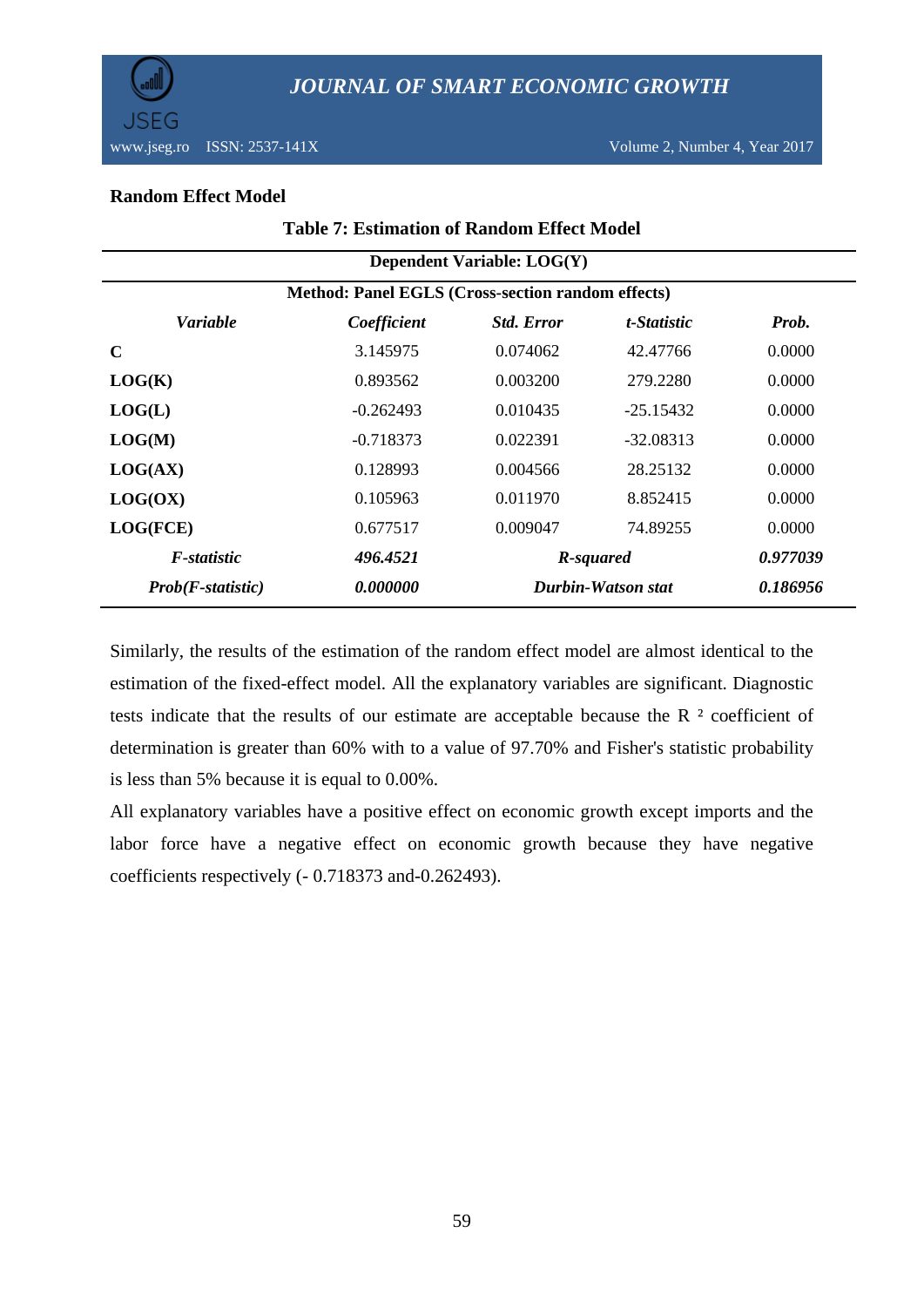

# **b- Hausman Test**

This technique is the most important in our empirical analysis. The purpose of the Hausman test is to specify and choose our most appropriate model, whether fixed or random.

|                                                                     |                             | <b>Correlated Random Effects - Hausman Test</b> |            |        |  |  |  |
|---------------------------------------------------------------------|-----------------------------|-------------------------------------------------|------------|--------|--|--|--|
|                                                                     |                             | <b>Test cross-section random effects</b>        |            |        |  |  |  |
| Prob.<br>$Chi-Sq.$ d.f.<br><b>Test Summary</b><br>Chi-Sq. Statistic |                             |                                                 |            |        |  |  |  |
|                                                                     | <b>Cross-section random</b> | 11113.802496                                    | 6          | 0.0000 |  |  |  |
|                                                                     |                             | Cross-section random effects test comparisons:  |            |        |  |  |  |
| Variable                                                            | Fixed                       | <b>Random</b>                                   | Var(Diff.) | Prob.  |  |  |  |
| LOG(K)                                                              | 0.152608                    | 0.893562                                        | 0.000279   | 0.0000 |  |  |  |
| LOG(L)                                                              | 0.167176                    | $-0.262493$                                     | 0.005830   | 0.0000 |  |  |  |
| LOG(M)                                                              | $-0.096421$                 | $-0.718373$                                     | 0.001042   | 0.0000 |  |  |  |
| LOG(AX)                                                             | 0.036490                    | 0.128993                                        | 0.000047   | 0.0000 |  |  |  |
| LOG(OX)                                                             | 0.153884                    | 0.105963                                        | 0.000506   | 0.0331 |  |  |  |
| LOG(FCE)                                                            | 0.598741                    | 0.677517                                        | 0.002129   | 0.0878 |  |  |  |

### **Table 8: Hausman Test**

If the probability of the Hausman test is minimal than 5%, in this case the fixed-effect model is significant and will be keeped. However, if the probability of the Hausman test is major than 5%, in this case the random effect model is significant and will be possessed. In our case, we have the probability of the Hausman test is less than 5% to a value equal to 0.00%. This denotes that the fixed effect model is significant and will be retained.

# **V. Conclusion**

In this study, we inspected the effect of agricultural exports on economic growth for South Eastern Europe Countries (Albania, Bosnia, Bulgaria, Croatia, Greece, Macedonia and Romania) in the period 2006 – 2016. To attempt this objective, we use correlation analysis and estimation based on gravity model which include fixed effect model, random effect model and the Hausman Test. Empirical results confirm that agricultural exports have a positive stronger correlation with economic growth than other exports. In addition the results of the estimation model prove that agricultural exports have a positive effect on economic growth in the South Eastern Europe Countries. Also, we can note that empirical results show that labor, other exports, investment and Finale consumption expenditure have a positive effect on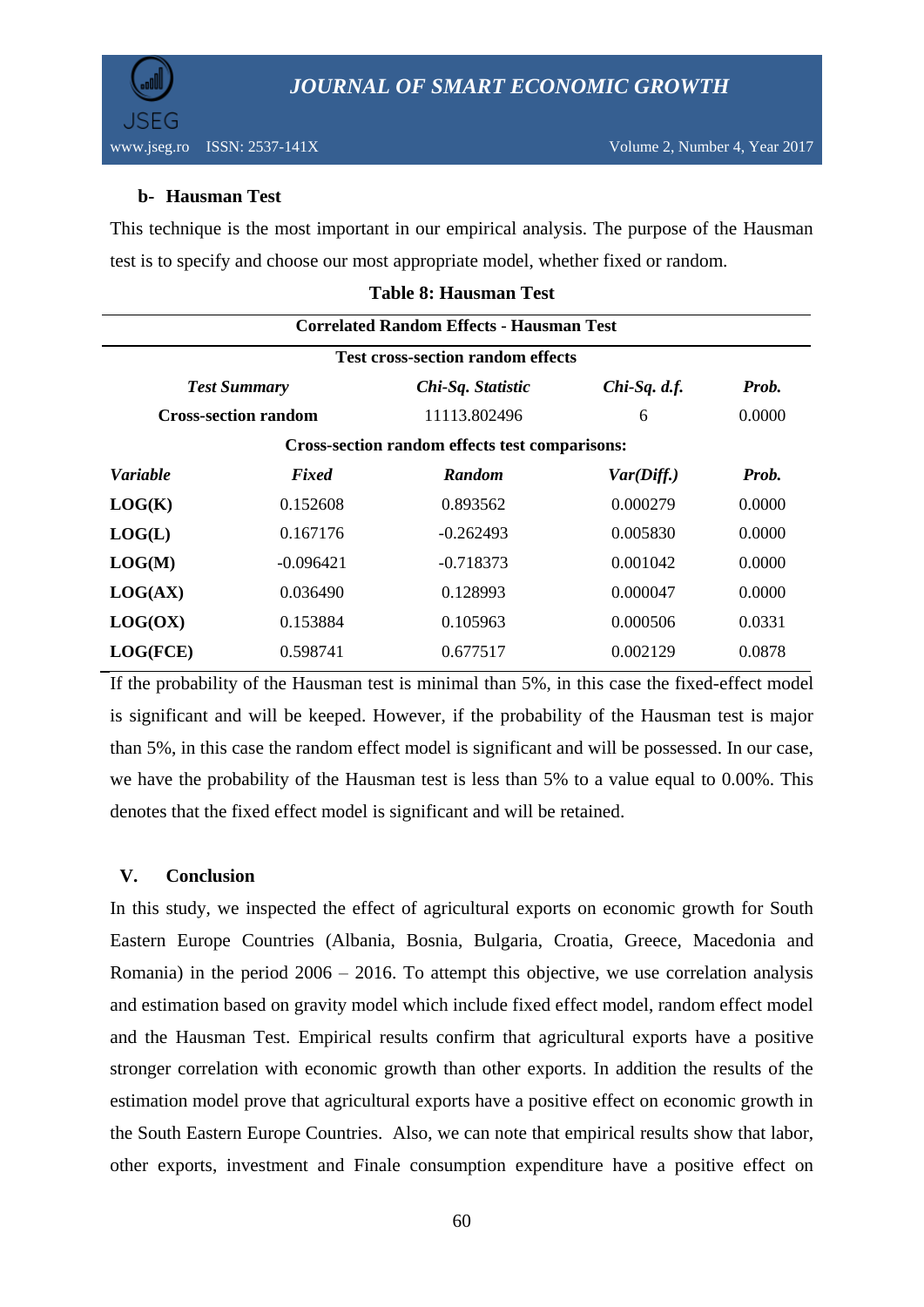# *JOURNAL OF SMART ECONOMIC GROWTH*



www.jseg.ro ISSN: 2537-141X Volume 2, Number 4, Year 2017

economic growth. However imports have a negative influence on economic growth. The correlation analysis shows that labor and other exports characterized by a weak correlation with economic growth. These results provide on evidence that agricultural exports seen as source of economic growth in the 7 South Eastern Europe Countries. From the results presented in this paper, it can be argued that (i) the economic situation of all these countries is very satisfactory, that is to say, these countries do not suffer from several problems. (ii) there is a need to better encourage and develop investment and exports in the agricultural sector to cover imports as agricultural products in recent years are characterized by high price volatility upwards against industrial products. (iii) creation of new strategies to develop agricultural trade. (iv) continue to privatize farmland for higher profitability. (v) make foreign direct investment in the agricultural sector in the fewer developing countries like North Africa, South Asia, and South America where there are several unemployed which makes the cost of labor factor very low and where there are several farmland that are not exploited with a very efficient climate to make agricultural investments.

**CONFLICTS OF INTEREST AND PLAGIARISM:** The authors declare no conflict of interest and plagiarism.

### **References**

- 1. Acemoglu, D. and F. Zilibotti (1997), « Was Prometheus unbound by chance? Risk diversification and growth », *Journal of Political Economy* 105(4), pages 709 à 751.
- 2. Alam F and Myovella G (2016). Causality between Agricultural Exports and GDP and its Implications for Tanzanian Economy. *Journal of Economics, Finance and Accounting*. Volume 3, Issue:1, 1-18.
- 3. Ardeni P G and Freebairn J (2002). *The Macroeconomics of Agriculture.* In: Handbook of Agricultural Economics, edition 1, volume 2, chapter 28, pages 1455- 1485 Elsevier.
- 4. Asmah. E.E,. 1998. *Export performance and Economic Growth: Empirical Evidence from Ghana 1966-1996*. M. Phil. Thesis. University of Cape Coast.
- 5. Bakari S (2017a). The Long Run and Short Run Impacts of Exports on Economic Growth: Evidence from Gabon. *Economic Research Guardian.* 7(1): 40-57.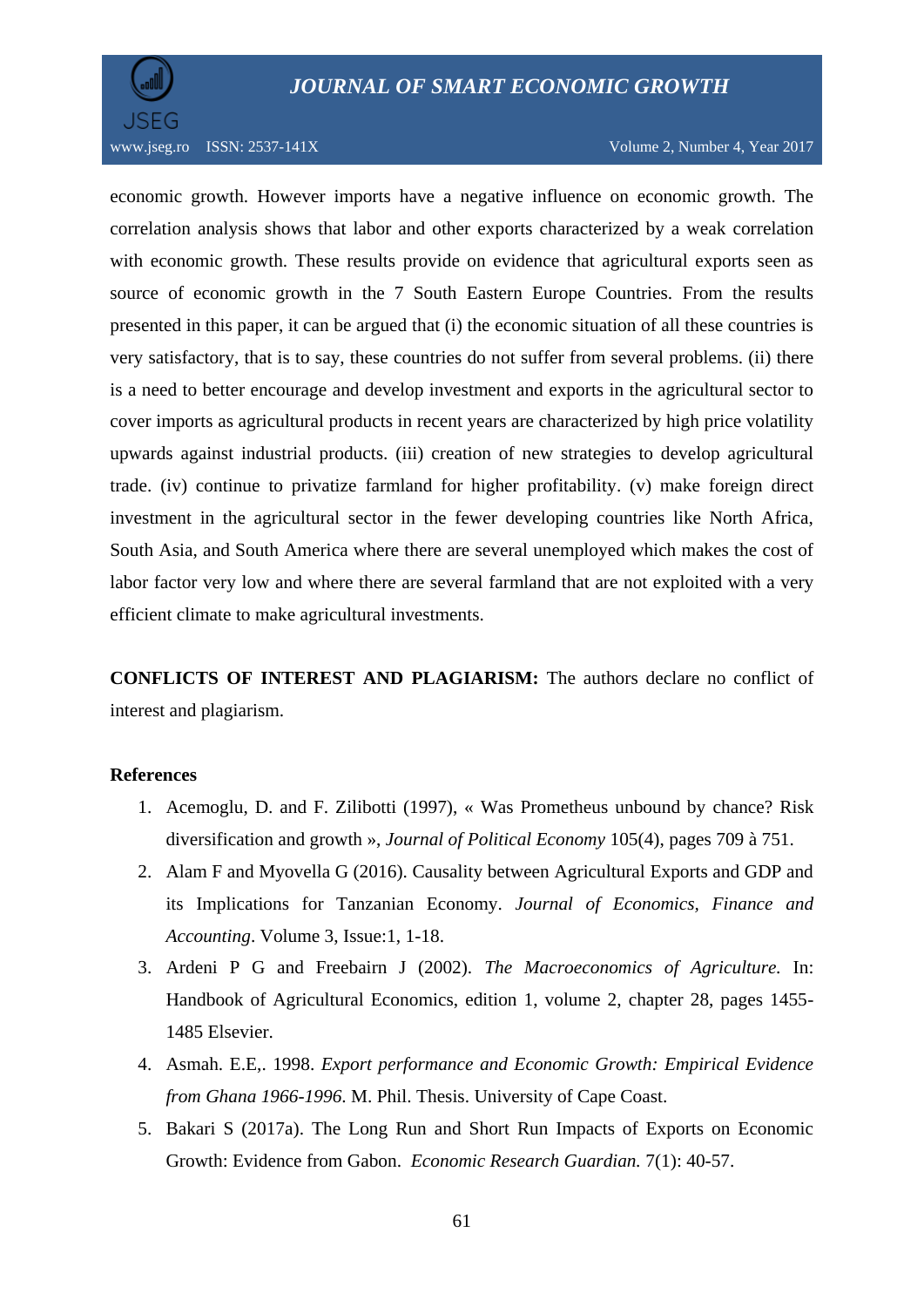

- 6. Bakari, S (2017b). "The Impact Of Domestic Investment on Economic Growth: New Evidence From Malaysia." *Journal of Smart Economic Growth.* Vol. 2(2), pages 105- 121, March.
- 7. Bakari, S (2017c). "Appraisal of Trade Potency on Economic Growth in Sudan: New Empirical and Policy Analysis." *Asian Development Policy Review, Asian Economic and Social Society,* vol. 5(4), pages 213-225, December.
- 8. Bakari, S (2017d). The Impact of Vegetables Exports on Economic Growth in Tunisia. *Economic Research Guardian, Weissberg Publishing*, vol. 7(2), pages 72-87, December.
- 9. Bakari S, Mabrouki M (2017). Impact of Exports and Imports on Economic Growth: New Evidence from Panama. *Journal of Smart Economic Growth*. 2(1): 67-79.
- 10. Balassa, B. (1978). Exports and Growth: Further Evidence. *Journal of Development Economics*. 5: 181-189.
- 11. Cong T.P and Hiep N.Q (2017). The Transmission Mechanism of Bilateral Relationship Between Exports and Economic Growth in Vietnam. *International Journal of Economics and Financial Issues*, 2017, 7(2), 536-543.
- 12. Edeme K R, Ifelunini I A and Nkalu N C (2016). A Comparative Analysis of the Impact of Agricultural Exports on Economic Growth of ECOWAS Countries. *ACTA OECONOMICA PRAGENSIA*. Vol.24 (05) 2016.
- 13. Edwards S (1998). Openness, Productivity and Growth: What Do We Really Know? *Economic Journal*, 108 (447): 383-398.
- 14. Ekanayake, E.M. (1999). Exports and Economic Growth in Asian Developing Countries: Cointegration and Error Correction Models. *Journal of Economic Development,* 24(2), 43-56.
- 15. Forgha N.G and Aquilas N.A (2015) "The Impact of Timber Exports on Economic Growth in Cameroon: An Econometric Investigation", *Asian Journal of Economic Modelling*, Vol. 3, No. 3, pp. 46-60.
- 16. Goh, S K., Sam, C Y., and McNown, R (2017). Re-examining Foreign Direct Investment, Exports, and Economic Growth in Asian Economies Using a BootstrapARDLTest for Cointegration. *Journal of Asian Economics*, <http://dx.doi.org/10.1016/j.asieco.2017.06.001>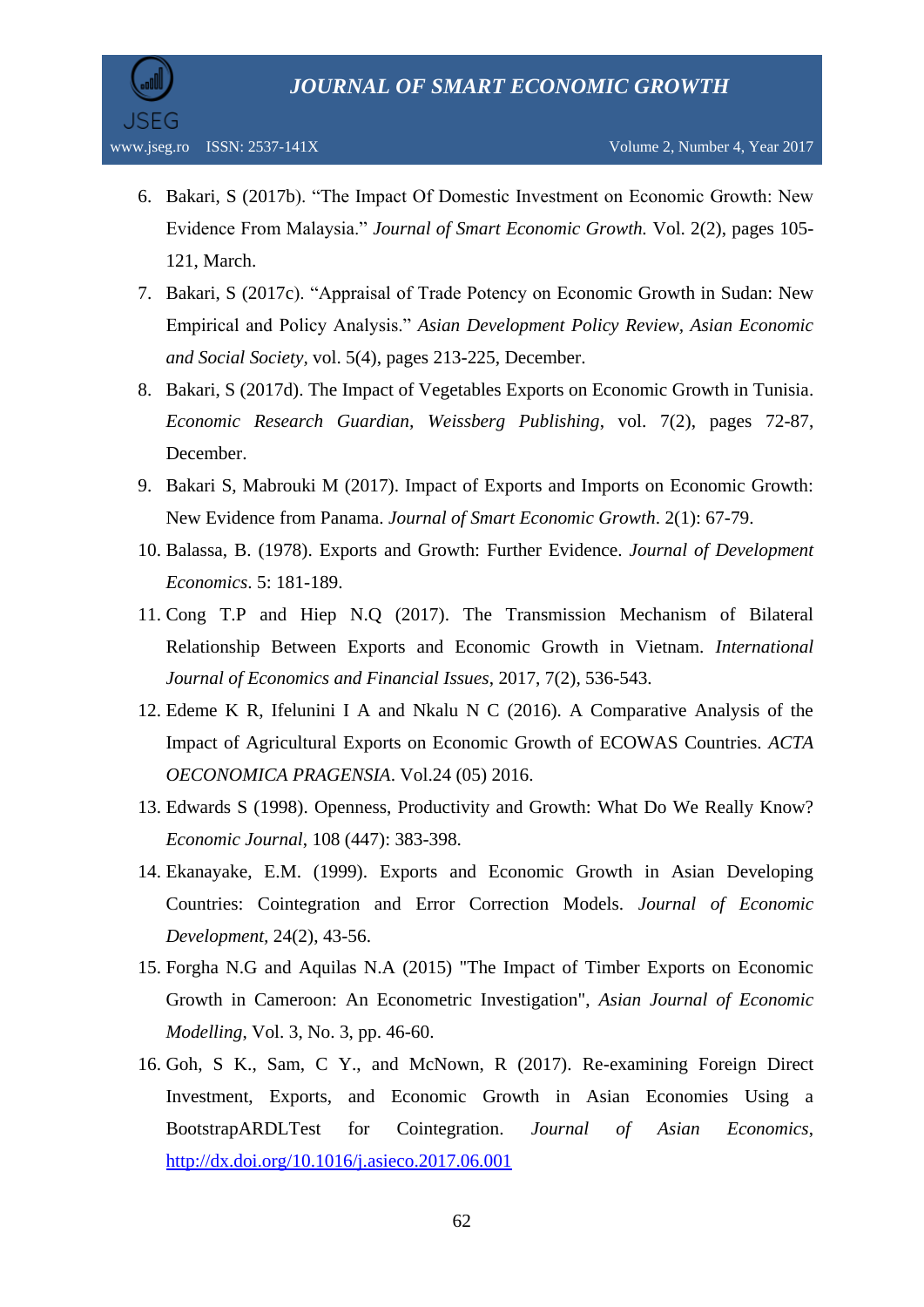

- 17. Johnston, B.F. and Mellor, J.W. (1961). The Role of Agriculture in Economic Development. *American Economic Review*, 51, 566-593.
- 18. Kalaitzi A.S and Cleeve E (2017). Export-led growth in the UAE: multivariate causality between primary exports, manufactured exports and economic growth. *Eurasian Bus Rev*. DOI 10.1007/s40821-017-0089-1
- 19. Karp L S and Perloff J M (2002). *A Synthesis of Agricultural Trade Economics*. In: Handbook of Agricultural Economics, edition 1, volume 2, chapter 37, pages 1945- 1998 Elsevier.
- 20. Keho Y (2017). The Exports and Economic Growth Nexus in Cote D'ivoire: Evidence from a Multivariate Time Series Analysis. *Asian Journal of Economic Modelling.* Vol. 5, No. 2, 135-146.
- 21. Levin, A. and Raut, L.K. (1997). Complementarities between Exports and Human Capital in Economic Growth: Evidence from the Semi-Industrialized Countries. *Economic Development and Cultural Change*, 46, 155-174.
- 22. Lopez R (2002). *The Economics of Agriculture in Developing Countries: The Role of the Environment.* In: Handbook of Agricultural Economics, edition 1, volume 2, chapter 22, pages 1213-1247 Elsevier.
- 23. Mahmood, K. and Munir, S. (2017). Agricultural exports and economic growth in Pakistan: an econometric reassessment. *Qual Quant*. [https://doi.org/10.1007/s11135-](https://doi.org/10.1007/s11135-017-0534-3) [017-0534-3.](https://doi.org/10.1007/s11135-017-0534-3)
- 24. Matandare, M.A. (2017). "AGRICULTURE EXPORTS AND ECONOMIC GROWTH IN ZIMBABWE." *International Journal of Social Science and Economic Research*, vol. 2, no. 12, 2017, pp. 5503-5513. December.
- 25. Mehrara M and Baghbanpour J (2016). The Contribution of Industry and Agriculture Exports to Economic Growth : The Case of Developing Countries. *World Scientifics News.* 46 (2016).100-111.
- 26. Michaely M (1977). Exports and Growth: An Empirical Investigation. *Journal of Development Economics.* 4: 49-53.
- 27. Nguyen N.T.K (2017) "The Long Run and Short Run Impacts of Foreign Direct Investment and Export on Economic Growth of Vietnam", *Asian Economic and Financial Review*, Vol. 7, No. 5, pp. 519-527.